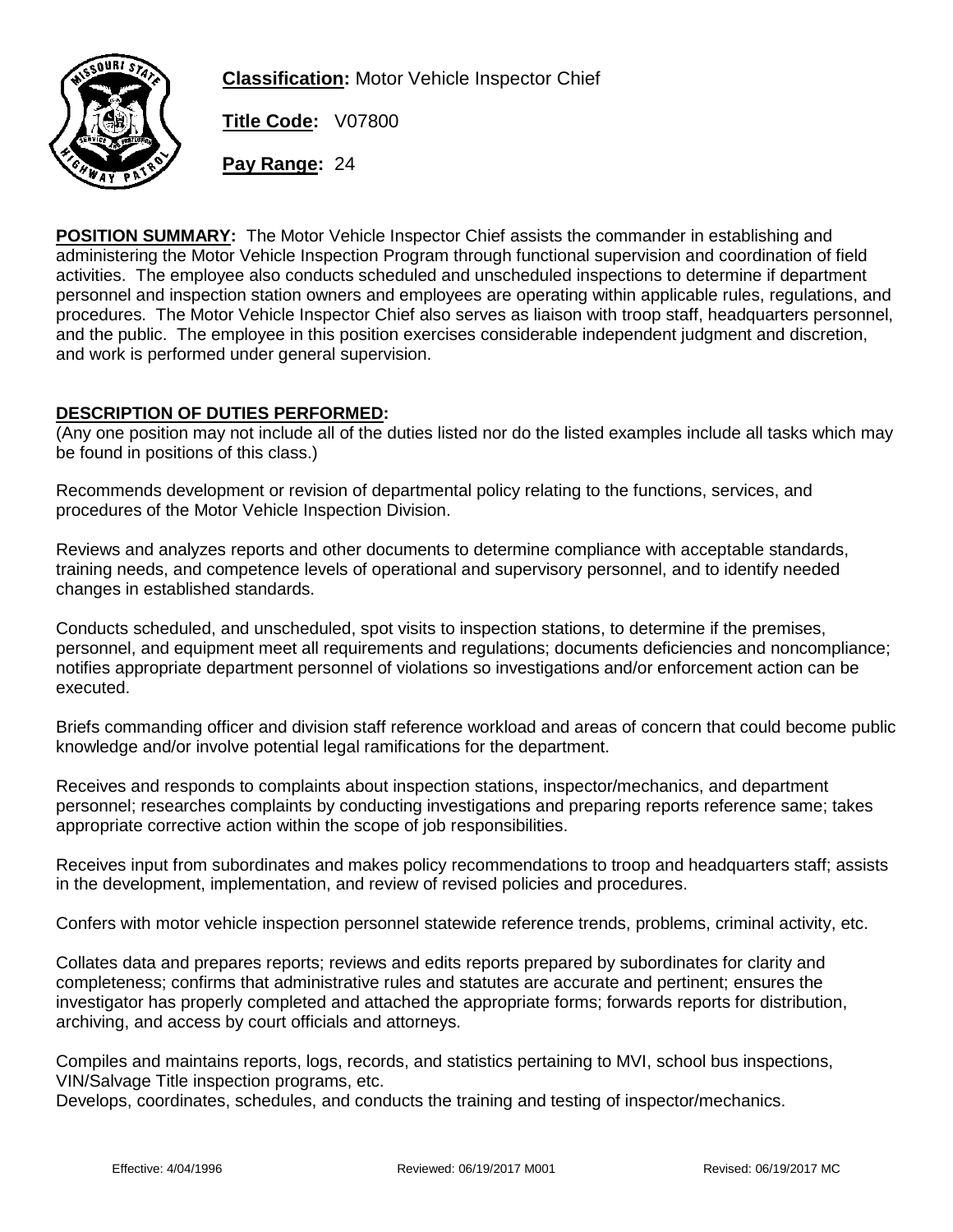## **Classification:** Chief Motor Vehicle Inspector **Page 2** Page 2

Develops materials and conducts formal and on-the-job training for department Motor Vehicle Inspection personnel and other authorized individuals.

Ensures that department and statutory policies and procedures are followed in the administration of assigned programs; explains new or revised department and statutory policies and procedures to personnel and monitors compliance with same.

Performs a variety of administrative duties (e.g., approves expense reports, handles personnel issues and problems associated with division staff, conducts and attends meetings, serves on committees as assigned, recommends personnel decisions to staff, etc.).

Testifies in court and at administrative hearings; reviews evidence and prepares testimony prior to court appearance; responds to subpoenas; trains subordinates about the role of an expert witness in legal proceedings; reviews subordinate's testimony and provides input, as needed.

Attends workshops, meetings, conferences, and seminars to gather and share information with peers as well as learn about new developments and trends in motor vehicles and inspections; serves as an expert in the field and provides technical guidance to individuals within and outside the organization.

Responds to requests for information from a variety of individuals reference all facets of motor vehicle inspection.

Periodically monitors subordinate's job performance and provides appropriate feedback; prepares and conducts formal evaluation in consultation with division and/or troop personnel.

Operates vehicle to perform job duties.

Performs job-related travel, as needed.

Conducts motor vehicle and school bus inspections, as needed.

Operates standard office equipment (e.g., video terminal, telephone, copier, fax machine, adding machine, etc.).

Performs other related work as assigned.

**REQUIRED KNOWLEDGE, SKILLS, AND ABILITIES:** Extensive knowledge of department and statutory policies, procedures, rules, and regulations reference motor vehicle inspection.

Extensive knowledge and practice of the safety precautions and occupational hazards associated with vehicles and school buses.

Extensive knowledge of investigative and identification techniques.

Extensive knowledge of the methods, practices, procedures, equipment, and materials used in the inspection of motor vehicles and school buses.

Working knowledge of the principles of supervision.

Skill in supporting subordinates decisions and actions in processing work assignments reference motor vehicle inspection.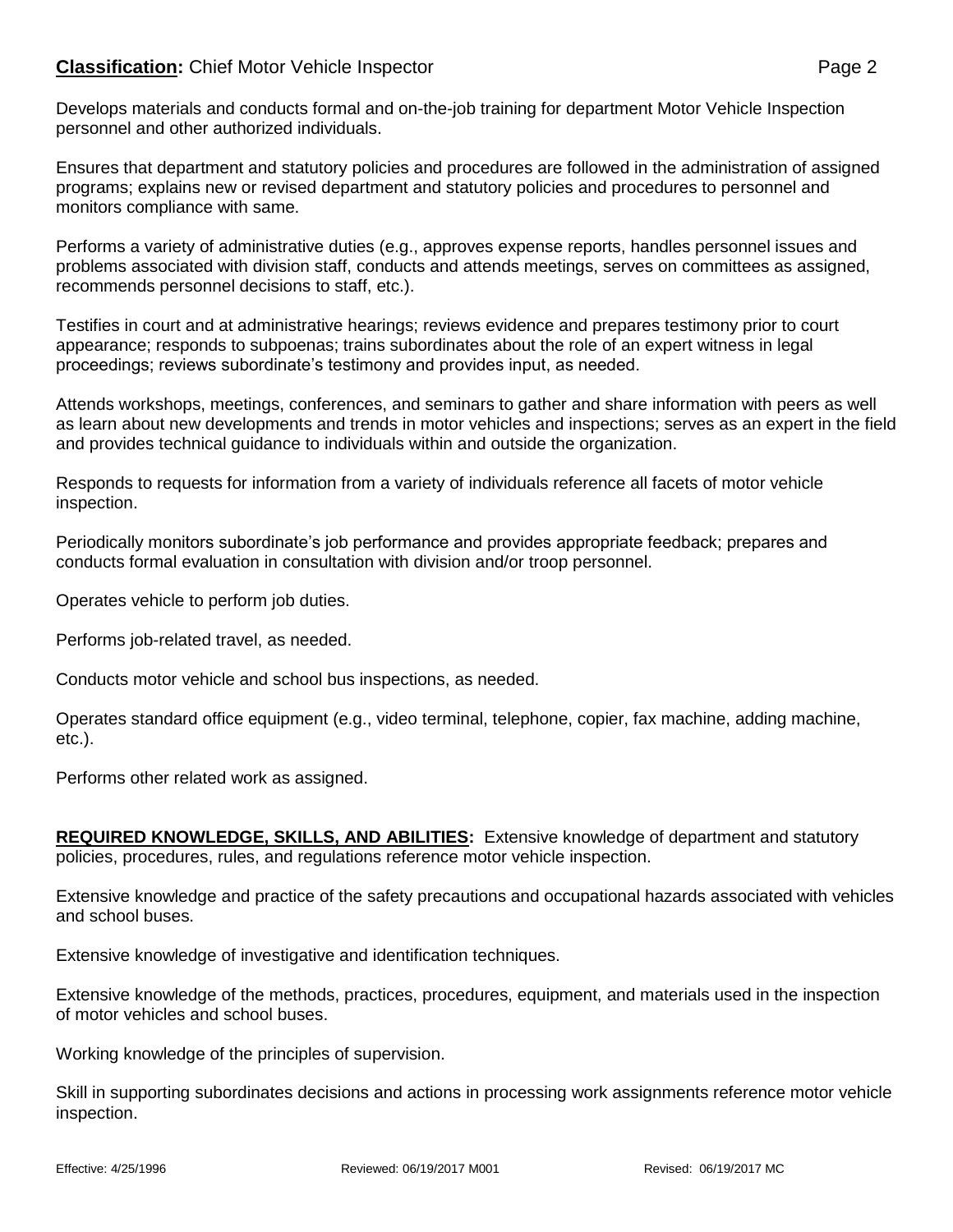Ability to make decisions in accordance with applicable department and statutory rules, regulations, policies, and procedures.

Ability to interact with the public, station owners, and employees on a daily basis.

Ability to detect deficiencies in vehicles and school buses and document same.

Ability to compile and maintain records, statistical data, reports, etc.

Ability to develop, coordinate, schedule, and conduct the training and testing of inspector/mechanics.

Ability to ensure changes in department and statutory policies and procedures are effectively communicated to assigned personnel.

Ability to use tools and equipment associated with motor vehicle and school bus inspections.

Ability to coordinate the activities of assigned personnel, properly assess priorities, and make manpower/resource decisions reference same.

Ability to conduct scheduled and unscheduled visits to inspection stations, document deficiencies, and take appropriate action.

Ability to receive and investigate complaints.

Ability to solve problems.

Ability to develop, implement, and review policies and procedures.

Ability to serve as a liaison and display leadership qualities.

Ability to prepare and edit reports.

Ability to develop materials and conduct training.

Ability to perform administrative duties as detailed in the description of duties.

Ability to testify in court and train subordinates in the role of an expert witness in legal proceedings.

Ability to respond to a variety of requests for information.

Ability to monitor, motivate, and evaluate subordinates.

Ability to perform job-related travel.

Ability to operate a motor vehicle in accordance with Missouri State Highway Patrol policy and State of Missouri statutes.

Ability to operate standard office equipment as detailed in the description of duties.

Ability to conduct motor vehicle and school bus inspections.

Ability to inspect equipment.